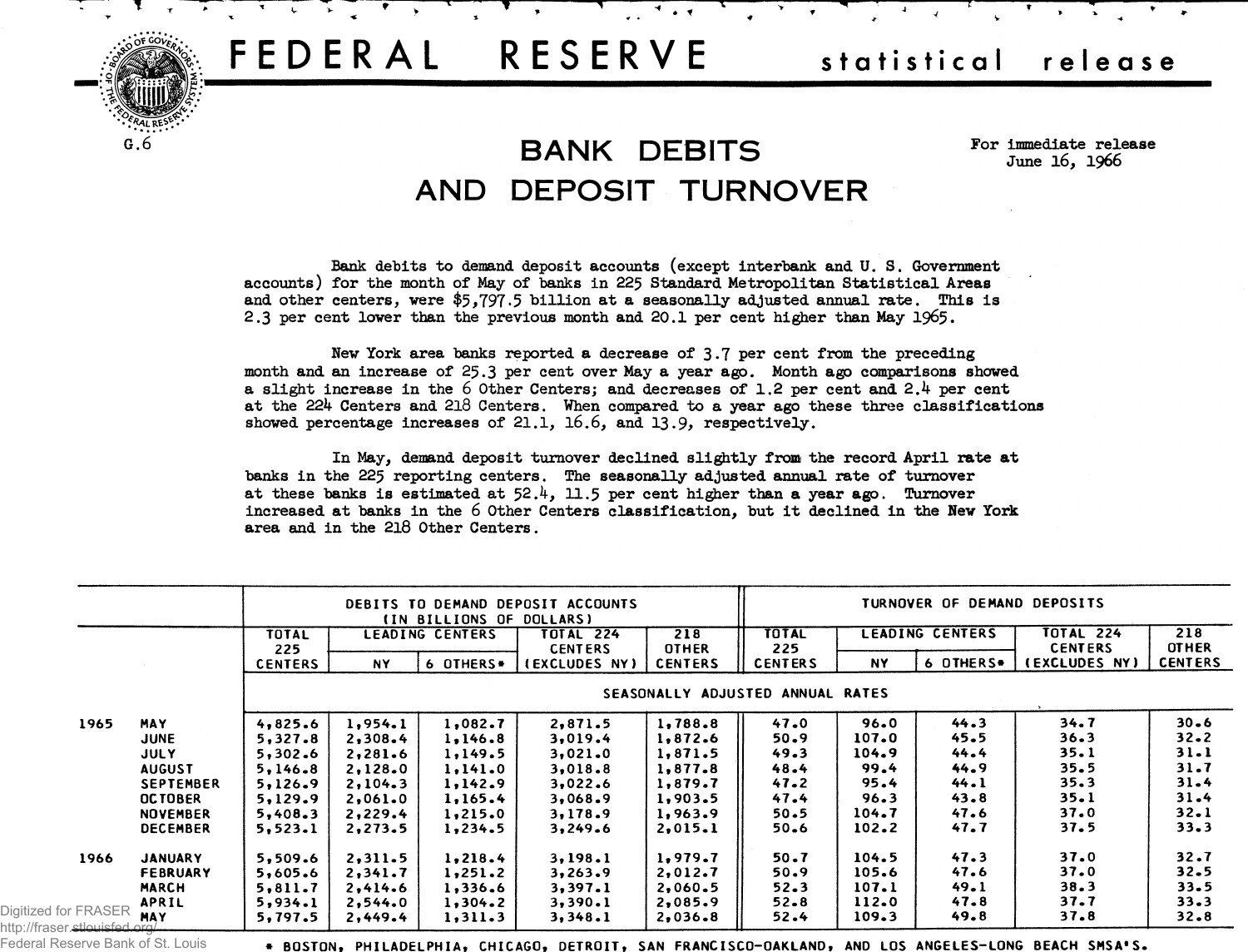#### **BANK DEBITS - MAY 1966 (IN MILLIONS OF DOLLARS)**

|                         |                              | DEBITS TO DEMAND DEPOSITS        |                      |          |  |
|-------------------------|------------------------------|----------------------------------|----------------------|----------|--|
|                         |                              | <b>MAY 1966</b>                  | PER CENT CHANGE FROM |          |  |
|                         |                              |                                  | MONTH AGO            | YEAR AGO |  |
| DISTRICT NO. 1 - BOSTON |                              | SEASONALLY ADJUSTED ANNUAL RATES |                      |          |  |
|                         |                              |                                  |                      |          |  |
| CONNECTICUT             | <b>HARTFORD</b>              | 32,346.8                         | $-4.9$               | $+18.5$  |  |
|                         | <b>NEW HAVEN</b>             | 6,866.7                          | $-9.6$               | $+7.2$   |  |
|                         | NEW LONDON-GROTON-NORWICH    | 2,156.7                          | $+4.2$               | $+7.3$   |  |
|                         | <b>WATERBURY</b>             | 3,017.3                          | $-1.9$               | $+16.4$  |  |
|                         |                              |                                  |                      |          |  |
| <b>MAINE</b>            | <b>BANGOR*</b>               | 892.8                            | $+9.2$               | $+12.2$  |  |
|                         | LEWISTON-AUBURN              | 766.6                            | $+ 0.8$              | $+12.4$  |  |
|                         | PORTLAND                     | 3,299.2                          | $-1.5$               | $+15.2$  |  |
|                         |                              |                                  |                      |          |  |
| <b>MASSACHUSETTS</b>    | <b>BOSTON</b>                | 129,105.5                        | $+1.0$               | $+27.6$  |  |
|                         | <b>BROCKTON</b>              | 1,590.8                          | $-4.1$               | $-2.5$   |  |
|                         | <b>FALL RIVER</b>            | 1, 123.1                         | $-2.4$               | $+14.1$  |  |
|                         | LAWRENCE-HAVERHILL           | 2,117.0                          | $-2.9$               | $+ .3$   |  |
|                         | <b>LOWELL</b>                | 1,739.8                          | $-1.4$               | $+16.8$  |  |
|                         |                              |                                  |                      |          |  |
|                         | <b>NEW BEDFORD</b>           | 1,486.4                          | $-0.4$               | $+9.9$   |  |
|                         | PITTSFIELD                   | 1,198.2                          | $+ 1.4$              | $+29.9$  |  |
|                         | SPRINGFIELD-CHICOPEE-HOLYOKE | 8,191.5                          | $+2.9$               | $+10.4$  |  |
|                         | <b>WORCESTER</b>             | 6,083.9                          | $+3.5$               | $+18.6$  |  |
| <b>NEW HAMPSHIRE</b>    | CONCORD*                     | 647.7                            | $-0.6$               | $+14.2$  |  |
|                         | <b>MANCHESTER</b>            | 1,718.5                          | $-2.6$               | $+12.5$  |  |
|                         |                              |                                  |                      |          |  |
| RHODE ISLAND            | <b>PROVIDENCE-PAWTUCKET</b>  | 16,723.3                         | $+7.3$               | $+21.2$  |  |
|                         |                              |                                  |                      |          |  |
| <b>VERMONT</b>          | <b>BURLINGTON*</b>           | 1,312.5                          | $+$ .2               | $+37.8$  |  |
|                         |                              |                                  |                      |          |  |
|                         | DISTRICT NO. 1 TOTALS        | 222, 384.3                       | $+$ .1               | $+22.4$  |  |
|                         |                              |                                  |                      |          |  |
| DISTRICT NO.            | $2 - NEW$ YORK               |                                  |                      |          |  |
|                         |                              |                                  |                      |          |  |
| CONNECTICUT             | <b>BRIDGEPORT</b>            | 7,384.4                          | $-7.9$               | $+22.8$  |  |
|                         | <b>STAMFORD</b>              | 3,925.8                          | $+ 0.6$              | $+13.8$  |  |
|                         |                              |                                  |                      |          |  |
| <b>NEW JERSEY</b>       | JERSEY CITY                  | 17,417.1                         | $+18.2$              | $+65.4$  |  |
|                         | <b>NEWARK</b>                | 52,942.8                         | $-2.8$               | $+5.4$   |  |
|                         | PATERSON-CLIFTON-PASSAIC     | 20, 262.0                        | $-2.7$               | $+18.1$  |  |
|                         |                              |                                  |                      |          |  |
| <b>NEW YORK</b>         | <b>BINGHAMTON</b>            | 3,764.7                          | $-1.3$               | $+22.0$  |  |
|                         | <b>BUFFALO</b>               | 27,146.8                         | $-8.9$               | $+11.2$  |  |
|                         | NEW YORK                     | 2,449,386.0                      | $-3.7$               | $+25.3$  |  |
|                         | <b>ROCHESTER</b>             | 16, 129.4                        | $-16.7$              | $+ - 4$  |  |
|                         | <b>SYRACUSE</b>              | 12,421.4                         | $+2.2$               | $+22.5$  |  |
|                         | UTICA-ROME                   | 3,936.1                          | $-3.5$               | $+26.2$  |  |
|                         |                              |                                  |                      |          |  |
|                         | DISTRICT NO. 2 TOTALS        | 2,614,716.6                      | $-3.7$               | $+24.6$  |  |
|                         | 3 - PHILADELPHIA             |                                  |                      |          |  |
| DISTRICT NO.            |                              |                                  |                      |          |  |
|                         |                              |                                  |                      |          |  |
| <b>DELAWARE</b>         | WILMINGTON                   | 42,501.1                         | $+6.1$               | $+30.4$  |  |
|                         |                              |                                  |                      |          |  |
| <b>NEW JERSEY</b>       | ATLANTIC CITY                | 2,233.4                          | $-7.3$               | $+10.9$  |  |
|                         | <b>TRENTON</b>               | 9,842.6                          | $-4.1$               | $+2.5$   |  |
|                         |                              |                                  |                      |          |  |
| PENNSYLVANIA            | <b>ALTOONA</b>               | 1,048.9                          | $-7.6$               | $+6.8$   |  |
|                         | <b>HARRISBURG</b>            | 5.515.2                          | $-4.3$               | $+12.2$  |  |
|                         | <b>JOHNSTOWN</b>             | 1,408.7                          | $-2.1$               | $+10.2$  |  |
|                         | <b>LANCASTER</b>             | 4,415.9                          | $+1.5$               | $+15.3$  |  |
|                         | LEBANON*                     | 585.1                            | $-6.3$               | $+12.0$  |  |
|                         | LEHIGH VALLEY                | 6,264.9                          | $-3 - 3$             | $+16.3$  |  |
|                         |                              |                                  |                      |          |  |
|                         | PHILADELPHIA                 | 153,539.7                        | $-3.5$               | $+10.5$  |  |
|                         | READING                      | 4,574.9                          | $-5.9$               | $+11.2$  |  |
|                         | <b>SCRANTON</b>              | 2,941.6                          | $-0.9$               | $+15.7$  |  |
|                         | <b>WILKES-BARRE</b>          | 3,361.1                          | $-2.4$               | $+11.2$  |  |
|                         | WILLIAMSPORT*<br><b>YORK</b> | $902 - 8$                        | $-1.2$               | $+18.5$  |  |
|                         |                              | 4,588.5                          | $-2.4$               | $+12.2$  |  |
|                         | DISTRICT NO. 3 TOTALS        | 243,724.2                        | $-1.9$               | $+13.6$  |  |
|                         |                              |                                  |                      |          |  |

Ä

 $\hat{\mathbf{x}}$ 

 $\pmb{\downarrow}$ 

Ñ

 $\hat{\textbf{t}}$ 

**\* CITY ONLY**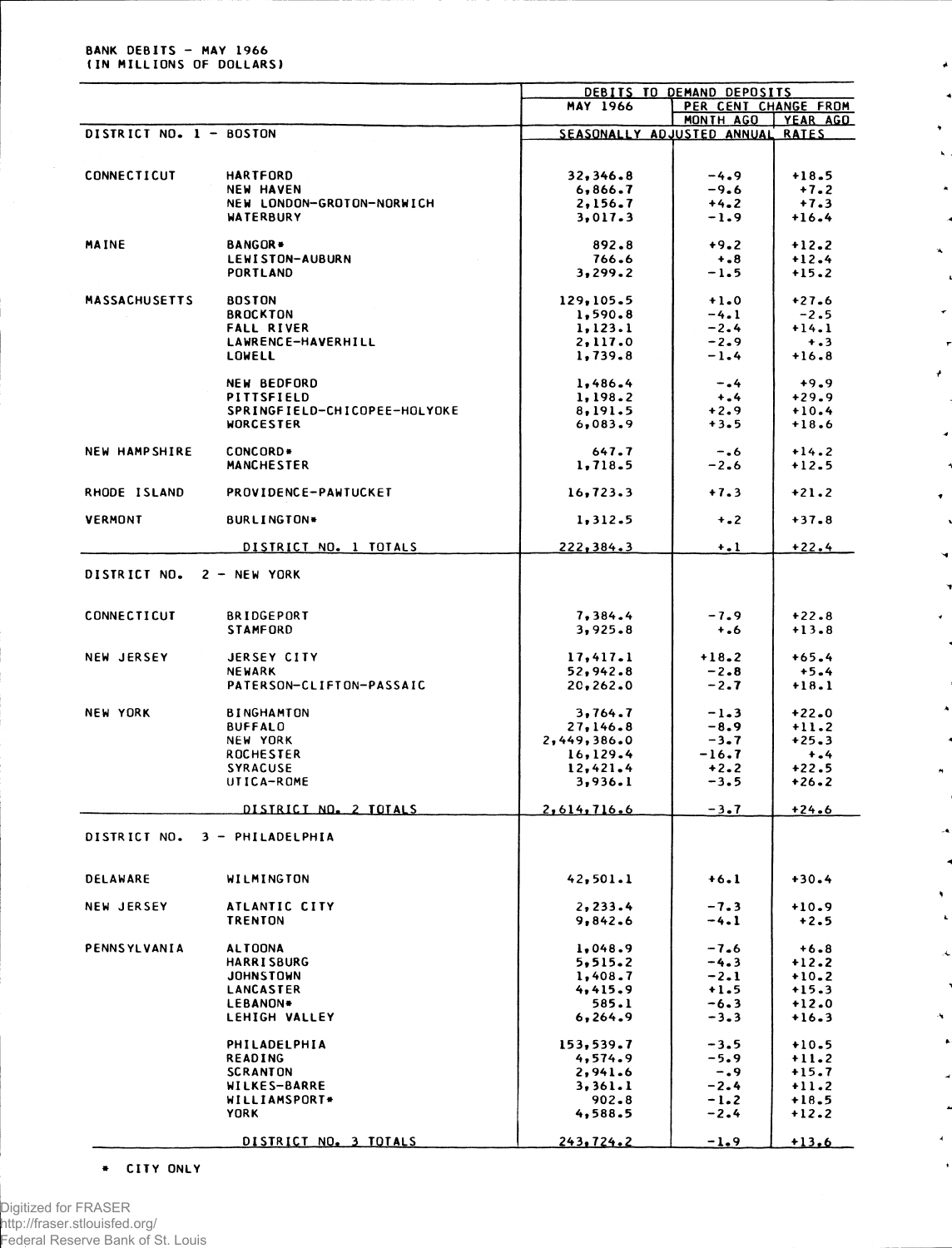#### **BANK DEBITS - MAY 1966 (IN MILLIONS OF DOLLARS)**

 $\mathbf{k}$  $\ddot{\phantom{a}}$ 

 $\bar{\mathbf{v}}$  $\mathbf{r}$ 

|                            |                                                 |                                  | DEBITS TO DEMAND DEPOSITS |                      |
|----------------------------|-------------------------------------------------|----------------------------------|---------------------------|----------------------|
|                            |                                                 | <b>MAY 1966</b>                  | PER CENT CHANGE FROM      |                      |
| DISTRICT NO. 4 - CLEVELAND |                                                 | SEASONALLY ADJUSTED ANNUAL RATES |                           | MONTH AGO I YEAR AGO |
|                            |                                                 |                                  |                           |                      |
|                            |                                                 |                                  |                           |                      |
| <b>KENTUCKY</b>            | LEXINGTON                                       | 3,415.8                          | $-1.9$                    | $+9.1$               |
| <b>OHIO</b>                | <b>AKRON</b>                                    | 13,073.6                         | $+ .5$                    | $+15.8$              |
|                            | <b>CANTON</b>                                   | 4,647.1                          | $-1.7$                    | $+16.5$              |
|                            | <b>CINCINNATI</b>                               | 34,470.7                         | $-4.3$                    | $+18.3$              |
|                            | <b>CLEVELAND</b>                                | 74,887.2                         | $-2.2$                    | $+11.8$              |
|                            | <b>COLUMBUS</b>                                 | 30,984.2                         | $+9.4$                    | $+48.4$              |
|                            | <b>DAYTON</b>                                   | 12,318.0                         | $-5.5$                    | $+8.9$               |
|                            | HAMILTON-MIDDLETOWN                             | 2,458.2                          | $+ 2$                     | $+16.1$              |
|                            | LIMA                                            | 1,345.2                          | $-2.8$                    | $+5.5$               |
|                            | LORAIN-ELYRIA                                   | 1,857.1                          | $+ - 3$                   | $+14.7$              |
|                            | SPRINGFIELD                                     | 1,745.0                          | -.6                       | $+17.4$              |
|                            |                                                 |                                  |                           |                      |
|                            | STEUBENVILLE-WEIRTON, W. VA.                    | 1,438.3                          | $+6.4$                    | $+5.5$               |
|                            | <b>TOLEDO</b>                                   | 14,820.0                         | $-0.6$                    | $+15.6$              |
|                            | YOUNGSTOWN                                      | 6,953.1                          | $+3.5$                    | $+16.9$              |
| PENNSYLVANIA               | ERIE                                            | 3.737.5                          | $-8.3$                    | $+31.6$              |
|                            | PITTSBURGH                                      | 101,152.7                        | $+6.1$                    | $+7.0$               |
|                            |                                                 |                                  |                           |                      |
| WEST VIRGINIA              | <b>WHEELING</b>                                 | 2,105.0                          | $+1.6$                    | $+9.0$               |
|                            |                                                 |                                  |                           |                      |
|                            | DISTRICT NO. 4 TOTALS                           | 311.408.7                        | $+1.4$                    | $+14.2$              |
| DISTRICT NO.               | 5 - RICHMOND                                    |                                  |                           |                      |
|                            |                                                 |                                  |                           |                      |
| DISTRICT OF                |                                                 |                                  |                           |                      |
| <b>COLUMBIA</b>            | WASHINGTON                                      | 57,246.9                         | $-6.4$                    | $-5.8$               |
|                            |                                                 |                                  |                           |                      |
| <b>MARYLAND</b>            | BALTIMORE                                       | 40,693.0                         | $-2.9$                    | $+14.1$              |
| NORTH CAROLINA             | <b>ASHEVILLE</b>                                | 1,821.8                          | $+3.0$                    | $+11.0$              |
|                            | <b>CHARLOTTE</b>                                | 13,879.3                         | $-1.7$                    | $+5.5$               |
|                            | <b>DURHAM</b>                                   | 2,409.3                          | $-7.1$                    | $+21.8$              |
|                            | GREENSBORO-HIGH POINT                           | 6, 549.4                         | $-4.0$                    | $+12.6$              |
|                            | RALEIGH                                         | 8,873.7                          | $-7.2$                    | $+24.9$              |
|                            | WINSTON-SALEM                                   | 7,500.4                          | $-3.2$                    | $+37.1$              |
|                            |                                                 |                                  |                           |                      |
| SOUTH CAROLINA             | <b>CHARLESTON</b>                               | 3,030.5                          | $+ - 8$                   | $+5.1$               |
|                            | COLUMBIA<br><b>GREENVILLE</b>                   | 5,862.0<br>4,611.1               | $+ 3$<br>$-3.4$           | $+10.5$<br>$+13.7$   |
|                            |                                                 |                                  |                           |                      |
| VIRGINIA                   | LYNCHBURG                                       | 1,467.2                          | $-11.0$                   | $+8.7$               |
|                            | NEWPORT NEWS-HAMPTON                            | 2,645.7                          | $-0.9$                    | $+18.5$              |
|                            | NORFOLK-PORTSMOUTH                              | 7,726.8                          | $-4.0$                    | $+10.3$              |
|                            | RICHMOND                                        | 19,686.7                         | $-12.0$                   | $+17.4$              |
|                            | ROANOKE                                         | 4,066.0                          | -4.0                      | $+27.8$              |
| WEST VIRGINIA              | <b>CHARLESTON</b>                               | 4,746.6                          | $-11.9$                   | $+12.3$              |
|                            | HUNTINGTON-ASHLAND, KY.                         | 3,064.1                          | $-1 - 8$                  | $+15.7$              |
|                            |                                                 |                                  |                           |                      |
|                            | DISTRICT NO. 5 TOTALS                           | 195,880.4                        | $-5.3$                    | $+8.1$               |
|                            |                                                 |                                  |                           |                      |
| DISTRICT NO.               | 6 - ATLANTA                                     |                                  |                           |                      |
|                            |                                                 |                                  |                           |                      |
| <b>ALABAMA</b>             | <b>BIRMINGHAM</b>                               | 15,947.6                         | $-12.1$                   | $+8.9$               |
|                            | GADSDEN                                         | 735.2                            | $-1.8$                    | $+14.3$              |
|                            | <b>HUNTSVILLE</b>                               | 2,059.9                          | $\dots$                   | $+5.9$               |
|                            | MOBILE                                          | 5,101.5                          | $-19.8$                   | $+6.1$               |
|                            | MONTGOMERY                                      | 3,243.5                          | $-9.7$                    | $+9.0$               |
|                            | <b>TUSCALOOSA</b>                               | 1,003.7                          | $-2.7$                    | $+10.3$              |
|                            |                                                 |                                  |                           |                      |
| <b>FLORIDA</b>             | FT. LAUDERDALE-HOLLYWOCD<br><b>JACKSONVILLE</b> | 6,750.0<br>16,652.5              | $-9.0$<br>$+2.7$          | $+21.7$<br>$+14.6R$  |
|                            | MIAMI                                           | 23,794.0                         | $-2.2$                    | $+17.7$              |
|                            | ORLANDO                                         | 5,760.7                          | $-0.2$                    | $+17.5$              |
|                            | <b>PENSACOLA</b>                                | 2,433.6                          | $+1.4$                    | $+11.5$              |
|                            | TAMPA-ST. PETERSBURG                            | 13,703.3                         | $-4.3$                    | $+11.5$              |
|                            | WEST PALM BEACH                                 | 5,267.0                          | $-6 - 2$                  | $+28.9$              |
| Digitized for FRASER       |                                                 |                                  |                           |                      |
|                            |                                                 |                                  |                           |                      |

**R - PREVIOUS PERIOD REVISED.** http://fraser.stlouisfed.org/

Federal Reserve Bank of St. Louis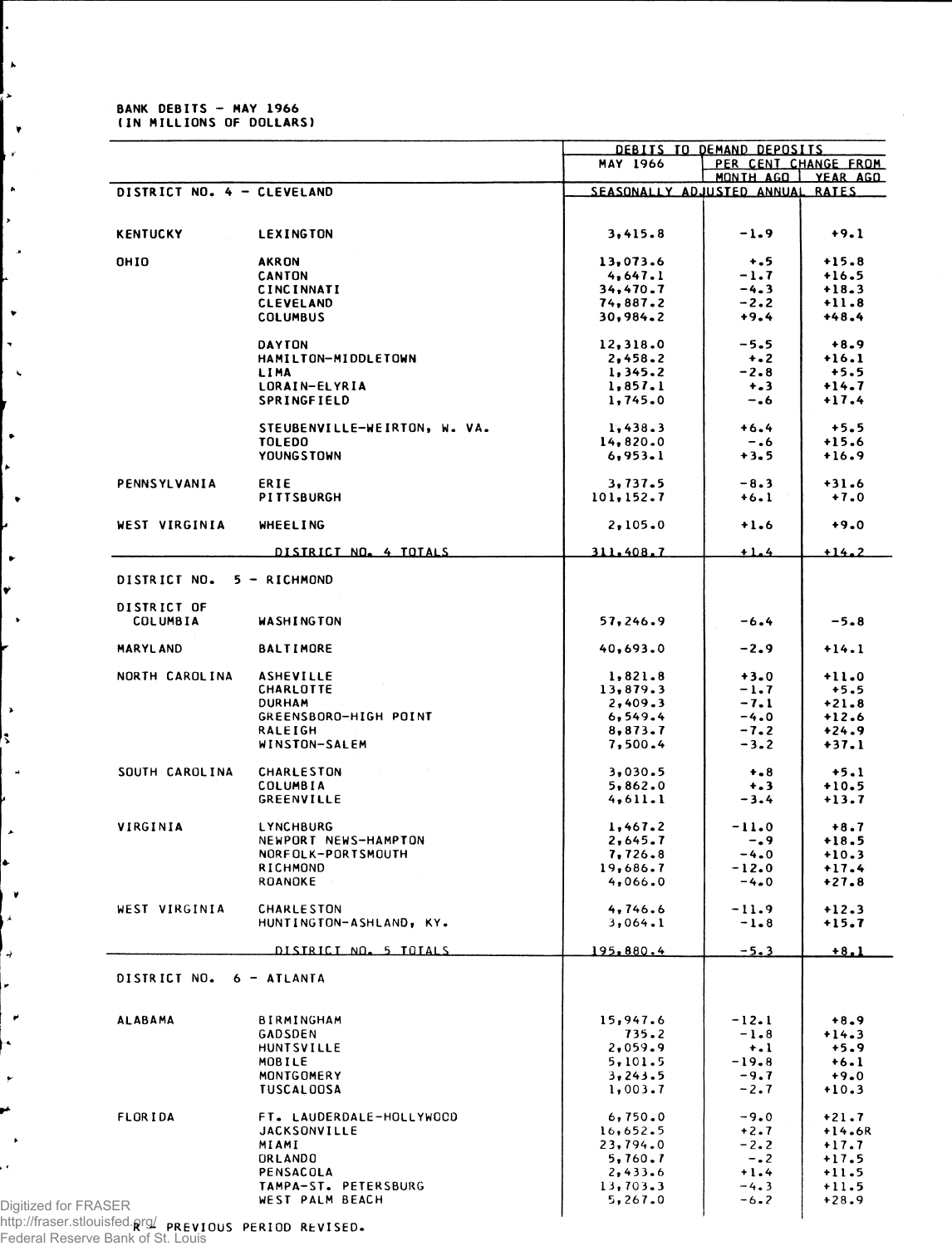## BANK DEBITS - MAY 1966<br>(IN MILLIONS OF DOLLARS)

|                            |                       |                            | DEBITS TO DEMAND DEPOSITS |                      |  |
|----------------------------|-----------------------|----------------------------|---------------------------|----------------------|--|
|                            |                       | <b>MAY 1966</b>            |                           | PER CENT CHANGE FROM |  |
|                            |                       |                            | MONTH AGO                 | YEAR AGO             |  |
| DISTRICT NO. 6 - CONTINUED |                       | SEASONALLY ADJUSTED ANNUAL |                           | <b>RATES</b>         |  |
|                            |                       |                            |                           |                      |  |
|                            |                       |                            |                           |                      |  |
|                            |                       | 1,012.2                    | $-5.3$                    | $+$ .1               |  |
| <b>GEORGIA</b>             | <b>ALBANY</b>         |                            | $-7.0$                    | $+10.4$              |  |
|                            | <b>ATLANTA</b>        | 48,250.7                   |                           | $+39.2$              |  |
|                            | <b>AUGUSTA</b>        | 2,972.2                    | $+1.6$                    |                      |  |
|                            | <b>COLUMBUS</b>       | 2,411.8                    | $+$ .7                    | $+8.3$               |  |
|                            | <b>MACON</b>          | 2,422.4                    | $-11.9$                   | $+6.6$               |  |
|                            | <b>SAVANNAH</b>       | 2,836.2                    | $-6.2$                    | $+4.1$               |  |
|                            |                       |                            |                           |                      |  |
|                            | <b>BATON ROUGE</b>    | 5,435.6                    | $-6.2$                    | $+15.7$              |  |
| <b>LOUISIANA</b>           | LAFAYETTE             | 1,424.2                    | $+5 - 7$                  | $+19.4$              |  |
|                            |                       | 1,570.8                    | $-6.3$                    | $+22.5$              |  |
|                            | LAKE CHARLES          | 28,646.5                   | $+ .6$                    | $+17.0$              |  |
|                            | <b>NEW ORLEANS</b>    |                            |                           |                      |  |
|                            |                       |                            | $+ 0.9$                   | $+18.5$              |  |
| <b>MISSISSIPPI</b>         | <b>JACKSON</b>        | 7,027.5                    |                           |                      |  |
|                            |                       |                            |                           | $+19.6$              |  |
| <b>TENNESSEE</b>           | <b>CHATTANOOGA</b>    | 6,615.3                    | $-8.8$                    |                      |  |
|                            | <b>KNOXVILLE</b>      | 5,025.6                    | $-8.6R$                   | $+2.8$               |  |
|                            | <b>NASHVILLE</b>      | 15,609.6                   | $+$ .9                    | $+13.2$              |  |
|                            |                       |                            |                           |                      |  |
|                            | DISTRICT NO. 6 TOTALS | 233,712.9                  | $-4.4R$                   | $+13.7R$             |  |
|                            |                       |                            |                           |                      |  |
|                            |                       |                            |                           |                      |  |
| DISTRICT NO.               | $7 - CHICAGO$         |                            |                           |                      |  |
|                            |                       |                            |                           |                      |  |
|                            |                       | 2,033.9                    | $-9.3$                    | $+25.1$              |  |
| <b>ILLINOIS</b>            | CHAMPAIGN-URBANA      |                            | $-1.5$                    | $+20.4$              |  |
|                            | <b>CHICAGO</b>        | 430,253.5                  | $+20.1$                   | $+38.5$              |  |
|                            | <b>DECATUR</b>        | 2,932.1                    |                           | $+19.0$              |  |
|                            | PEORIA                | 5,856.6                    | $-1.0$                    |                      |  |
|                            | QUAD CITIES           | 5,908.3                    | $-0.8$                    | $+15.8$              |  |
|                            | <b>ROCKFORD</b>       | 4,452.9                    | $+10.9$                   | $+16.8$              |  |
|                            | SPRINGFIELD           | 3,088.6                    | $+6.8$                    | $+17.1$              |  |
|                            |                       |                            |                           |                      |  |
|                            |                       | 6,482.6                    | $\ddotsc$                 | $+20.1$              |  |
| INDIANA                    | FORT WAYNE            | 6,669.2                    | $+1.3$                    | $+20.9$              |  |
|                            | GARY-HAMMOND          | 28,923.5                   | $-1.8$                    | $+26.9$              |  |
|                            | <b>INDIANAPOLIS</b>   |                            | $+9.1$                    | $+16.5$              |  |
|                            | <b>MUNCIE</b>         | 1,902.5                    |                           | $+17.5$              |  |
|                            | SOUTH BEND            | 5,137.8                    | $+5.1$                    |                      |  |
|                            | <b>TERRE HAUTE</b>    | 2,048.1                    | $+ 1.6$                   | $+14.5$              |  |
|                            |                       |                            |                           |                      |  |
| <b>IOWA</b>                | <b>CEDAR RAPIDS</b>   | 3,065.1                    | $+1.0$                    | $+19.9$              |  |
|                            | DES MOINES            | 14,644.4                   | $-1.8$                    | $+7.8$               |  |
|                            |                       | 1,336.1                    | -5.6                      | $+9.2$               |  |
|                            | <b>DUBUQUE</b>        | 3,098.0                    | $-5.4$                    | $+13.0$              |  |
|                            | SIOUX CITY            | 2,024.7                    | $+ 5.5$                   | $+12.6$              |  |
|                            | <b>WATERLOO</b>       |                            |                           |                      |  |
|                            |                       |                            | $+7.1R$                   | $+19.2$              |  |
| MICHIGAN                   | ANN ARBOR             | 2,580.2                    |                           | $+16.3$              |  |
|                            | BAY CITY              | 1, 202.1                   | $+5.6$                    | $+16.7$              |  |
|                            | DETROIT               | 172,923.4                  | $+5.1$                    |                      |  |
|                            | <b>FLINT</b>          | 4,694.0                    | $-4.4$                    | $+7.8$               |  |
|                            | <b>GRAND RAPIDS</b>   | 9,075.9                    | $+1.4$                    | $+17.3$              |  |
|                            |                       |                            |                           |                      |  |
|                            | <b>JACKSON</b>        | 2,095.3                    | $+$ .4                    | $+18.8$              |  |
|                            |                       | 3.161.7                    | $-5.0$                    | $+10.2$              |  |
|                            | <b>KALAMAZOO</b>      | 4,421.9                    | $-6.2$                    | $+7.6$               |  |
|                            | LANSING               | 1,732.5                    | $-7.2$                    | $+20.4$              |  |
|                            | <b>MUSKEGON</b>       |                            | $+1.1$                    | $+13.4$              |  |
|                            | SAGINAW               | 3,101.1                    |                           |                      |  |
|                            |                       |                            |                           | $+15.0$              |  |
| WISCONSIN                  | <b>GREEN BAY</b>      | 2,091.8                    | $-5.4$                    |                      |  |
|                            | <b>KENOSHA</b>        | 1,038.6                    | $-4.7$                    | $+1.7$               |  |
|                            | <b>MADISON</b>        | 4,252.0                    | $-1.7$                    | $+14.3$              |  |
|                            | MILWAUKEE             | 39,035.1                   | $-10.9$                   | $+11.4$              |  |
|                            | <b>RACINE</b>         | 2,266.7                    | $-3.9$                    | $+7.9$               |  |
|                            |                       |                            |                           |                      |  |
|                            | DISTRICT NO. 7 TOTALS | 783.530.1                  | <u>-.4R</u>               | +18.5                |  |
|                            |                       |                            |                           |                      |  |

 $\ddot{\phantom{a}}$ 

 $\overline{a}$ ×

 $\hat{\mathbf{y}}$  $\mathbf{r}_\mathrm{c}$ 

 $\hat{\mathbf{A}}$  $\overline{\phantom{a}}$  $\mathbf{x}^{\prime}$ 

 $\bar{\mathbf{v}}$ 

ų.

 $\ddot{\phantom{1}}$ 

 $\bullet$ 

 $\bullet$ 

 $\epsilon$ 

 $\ddot{\phantom{1}}$ 

 $\bar{\mathbf{r}}$ 

 $\overline{\mathbf{A}}$ 

 $\pmb{\mathsf{v}}$  $\mathbf{A}$ 

 $\ddot{\phantom{0}}$ 

 $\hat{\mathbf{y}}$ 

Ň,

 $\overline{A}$ ,

R - PREVIOUS PERIOD REVISED.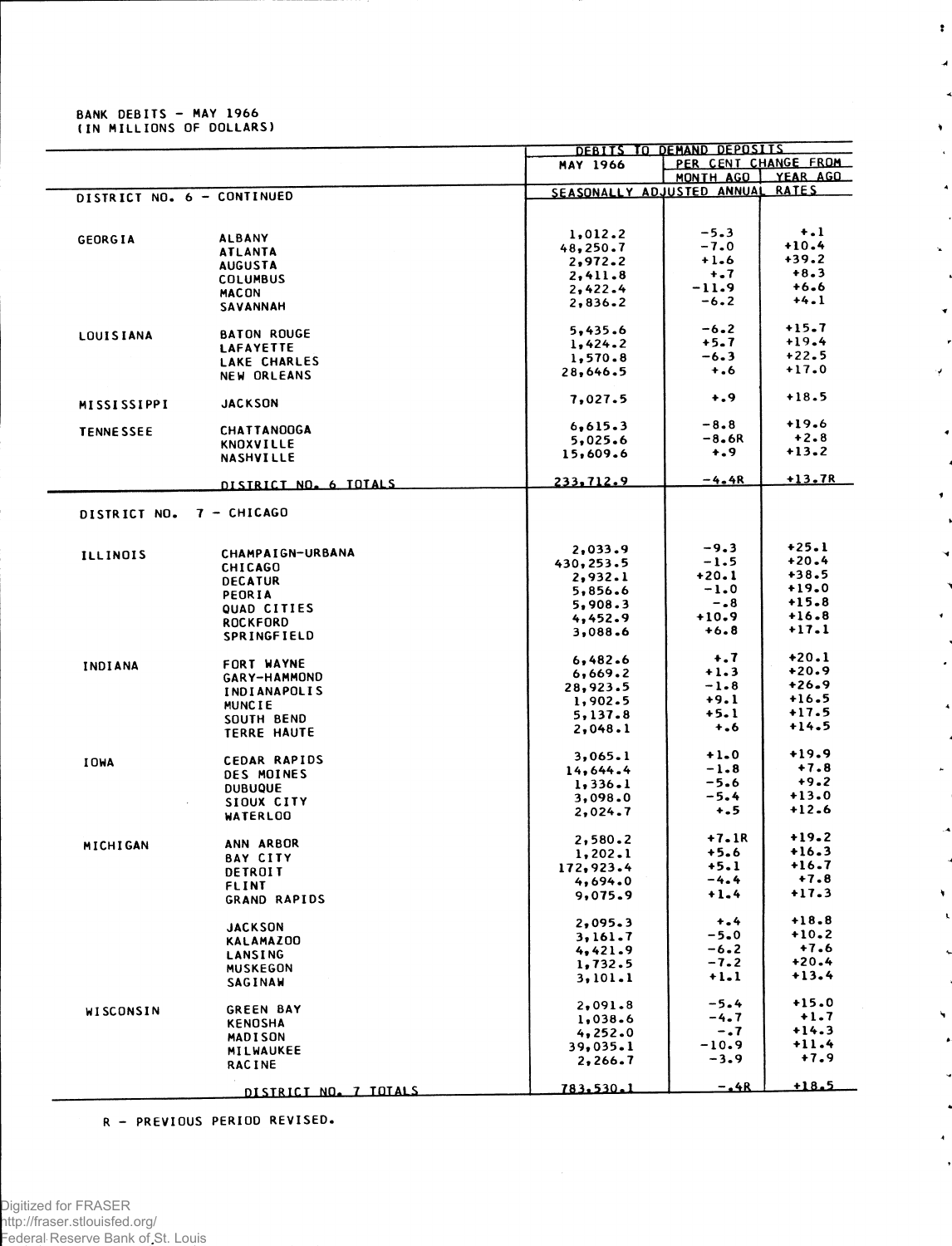# **BANK DEBITS - MAY 1966<br>(IN MILLIONS OF DOLLARS)**

 $\ddot{\phantom{1}}$  $\star$ 

 $\rightarrow$ Ļ,

L, ↳  $\overline{a}$ 

 $\vert \cdot \vert$  $\vert$   $\downarrow$  $\mathbb{R}^2$ 

 $\ddot{\phantom{1}}$  $\mathbf{r}$  $\mathbf{I}$  , þ.  $\bullet$  $\overline{\mathbf{v}}$  $\mathbf{L}$ 

 $\overline{\phantom{a}}$ **A** i.<br>H

 $\vert \hspace{0.1 cm} \star \hspace{0.1 cm}$  $\left| \cdot \right|$ 

ΓÝ M !↓ ı. ∣ ¥ ķ.

l v

 $\blacksquare$ 

ļ.

|                            |                               |                            | DEBITS TO DEMAND DEPOSITS |               |
|----------------------------|-------------------------------|----------------------------|---------------------------|---------------|
|                            |                               | MAY 1966                   | PER CENT CHANGE FROM      |               |
|                            |                               |                            | MONTH AGO   YEAR AGO      |               |
|                            |                               | SEASONALLY ADJUSTED ANNUAL |                           | <b>RATES</b>  |
| DISTRICT NO. 8 - ST. LOUIS |                               |                            |                           |               |
|                            |                               |                            |                           |               |
|                            |                               | 601.4                      | $+3.6$                    | $+1.5$        |
| <b>ARKANSAS</b>            | EL DORADO*                    |                            | $-1.2$                    | $+14.0$       |
|                            | FORT SMITH                    | 1,692.5                    | $+15.7$                   | $+36.3$       |
|                            | <b>HELENA*</b>                | 329.5                      |                           |               |
|                            | <b>LITTLE ROCK</b>            | 5,605.0                    | $-15.9$                   | $+6.2$        |
|                            | <b>PINE BLUFF</b>             | 1, 144.5                   | $-3.5$                    | $+8.2$        |
|                            | <b>TEXARKANA</b>              | 1,070.7                    | $-1.6$                    | $+19.7$       |
|                            |                               |                            |                           |               |
|                            |                               | 897.9                      | $-1.0$                    | $+23.7$       |
| <b>ILLINOIS</b>            | QUINCY*                       |                            |                           |               |
|                            |                               | 4,054.2                    | $+5.7$                    | $+11.5$       |
| INDIANA                    | <b>EVANSVILLE</b>             |                            |                           |               |
|                            |                               |                            |                           | $+16.6$       |
| <b>KENTUCKY</b>            | <b>LOUISVILLE</b>             | 19,497.6                   | $+1.1$                    |               |
|                            | OWENSBORO*                    | 1,067.4                    | $+8.1$                    | $+7.3$        |
|                            | PADUCAH*                      | 831.5                      | $-0.4$                    | $+33.5$       |
|                            |                               |                            |                           |               |
|                            |                               | $606 - 5$                  | $-12.7$                   | $+4.4$        |
| <b>MISSISSIPPI</b>         | GREENVILLE*                   |                            |                           |               |
|                            |                               | 468.7                      | $+5.3$                    | $+25.5$       |
| <b>MISSOURI</b>            | CAPE GIRARDEAU*               | 217.9                      | $-7.2$                    | $+12.9$       |
|                            | HANNIBAL*                     |                            |                           | $+12.5$       |
|                            | ST. LOUIS                     | 78,230.8                   | $+3.9$                    |               |
|                            | SEDALIA*                      | 303.8                      | $-3.4$                    | $+6.8$        |
|                            | SPRINGFIELD                   | 2,288.8                    | $+3.2$                    | $+9.5$        |
|                            |                               |                            |                           |               |
|                            | <b>JACKSON*</b>               | $684 - 2$                  | $-11.1$                   | $+19.1$       |
| <b>TENNESSEE</b>           | <b>MEMPHIS</b>                | 19,955.1                   | $-8.3$                    | $+10.1$       |
|                            |                               |                            |                           |               |
|                            |                               | 139,548.1                  | $+ 3$                     | $+12.5$       |
|                            | DISTRICT NO. 8 TOTALS         |                            |                           |               |
|                            |                               |                            |                           |               |
| DISTRICT NO.               | 9 - MINNEAPOLIS               |                            |                           |               |
|                            |                               |                            |                           |               |
|                            |                               |                            |                           |               |
| <b>MINNE SOTA</b>          | DULUTH-SUPERIOR, WISC.        | 3,454.2                    | $-6.8$                    | $+15.4$       |
|                            | MINNEAPOLIS-ST. PAUL          | 71,464.1                   | $-4.9$                    | $+22.5$       |
|                            |                               |                            |                           |               |
| MONTANA                    | <b>BILLINGS</b>               | 1,592.5                    | $-4.7$                    | $+10.4$       |
|                            | <b>GREAT FALLS</b>            | 1,570.5                    | $-2.2$                    | $+14.9$       |
|                            |                               |                            |                           |               |
|                            |                               | 2.172.6                    | $+3.0$                    | $+9.2$        |
| NORTH DAKOTA               | FARGO-MOORHEAD, MINN.         |                            |                           |               |
|                            |                               | 2,192.6                    | $-3.1$                    | $+21.0$       |
| SOUTH DAKOTA               | SIOUX FALLS                   |                            |                           |               |
|                            |                               |                            | $-4.7$                    | $+21.3$       |
|                            | DISTRICT NO. 9 TOTALS         | 82,446.5                   |                           |               |
|                            |                               |                            |                           |               |
|                            | DISTRICT NO. 10 - KANSAS CITY |                            |                           |               |
|                            |                               |                            |                           |               |
|                            |                               |                            |                           |               |
| <b>COLORADO</b>            | COLORADO SPRINGS              | 2,239.0                    | $-13.0$                   | $+9.5$        |
|                            | <b>DENVER</b>                 | 31,323.0                   | $-1.8$                    | $+20.9$       |
|                            | <b>PUEBLO</b>                 | 1,359.0                    | $-9.4$                    | $+2.0$        |
|                            |                               |                            |                           |               |
|                            |                               | 4,637.0                    | $-6.7$                    | $+20.4$       |
| <b>KANSAS</b>              | <b>TOPEKA</b>                 | 8,237.0                    | $-2.4$                    | $+14.2$       |
|                            | WICHITA                       |                            |                           |               |
|                            |                               |                            | $-1.5$                    | $+21.9$       |
| MISSOURI                   | KANSAS CITY, MISSOURI-KANSAS  | 43,830.0                   |                           |               |
|                            | ST. JOSEPH                    | 1,949.0                    | $-0.9$                    | $+10.4$       |
|                            |                               |                            |                           |               |
| NEBRASKA                   | LINCOLN                       | 3,805.0                    | $+8.6$                    | $+19.8$       |
|                            | OMAHA, NEBRASKA-IOWA          | 15,698.0                   | $-1.6$                    | $+13.9$       |
|                            |                               |                            |                           |               |
|                            |                               | 4,653.0                    | $-3.7$                    | $+12.9$       |
| <b>NEW MEXICO</b>          | <b>ALBUQUERQUE</b>            |                            |                           |               |
|                            |                               | 702.0                      | $+3.5$                    | $+3.5$        |
| OKLAHOMA                   | LAWTON                        |                            | $-3.5$                    | $+9.5$        |
|                            | <b>OKLAHOMA CITY</b>          | 15,893.0                   |                           | $+17.5$       |
|                            | <b>TULSA</b>                  | 17,523.0                   | $-3.9$                    |               |
|                            |                               |                            |                           |               |
|                            | DISTRICT NO. 10 TOTALS        | 151,848.0                  | $-2.4$                    | <u>  11.5</u> |

 $\bar{z}$ 

+ CITY ONLY